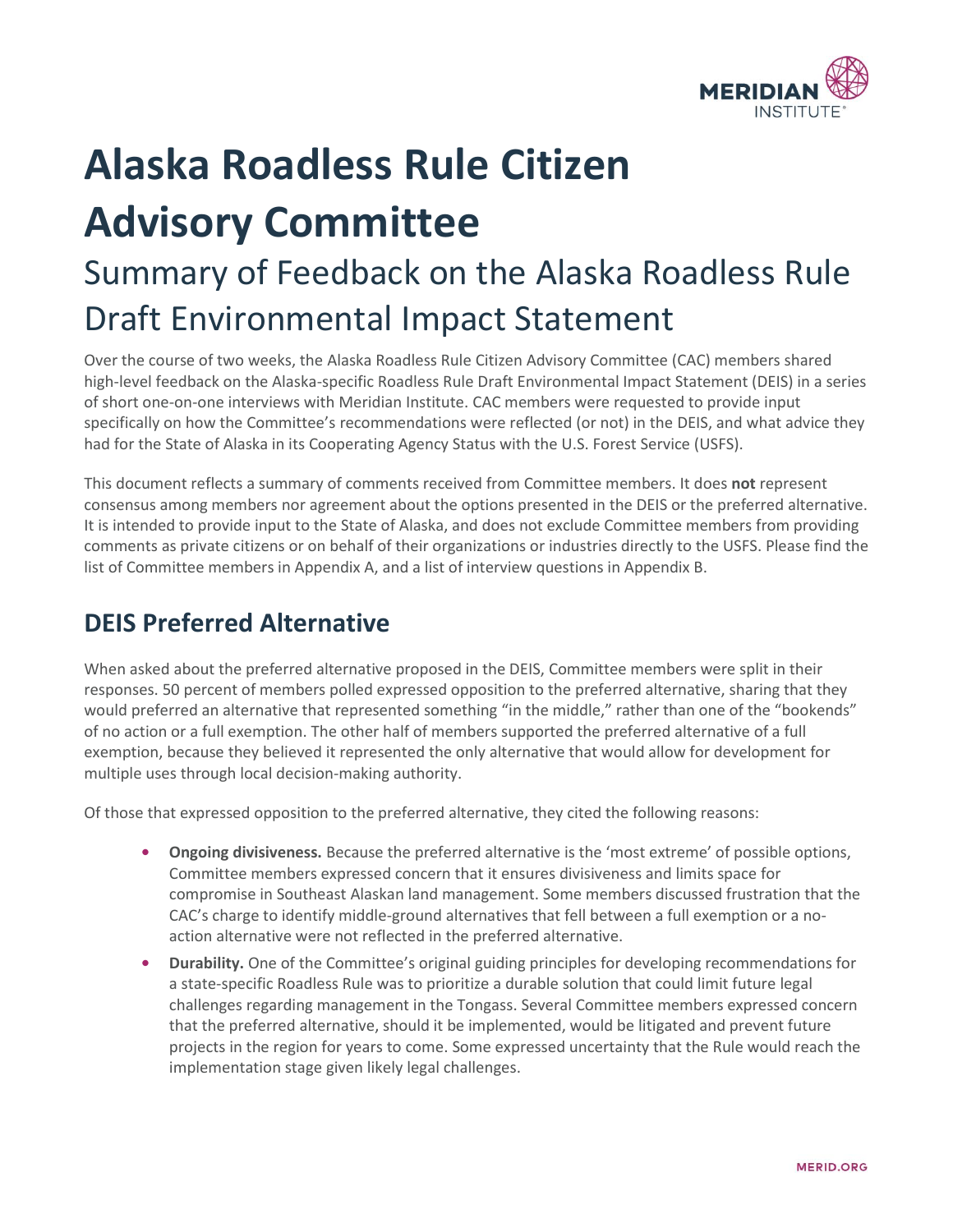**• Public perception.** A preferred alternative that abolishes the Roadless Rule in the Tongass has turned the rulemaking process into national headline news. With this level of media attention, some members expressed that environmental groups and other advocates have now launched – and will continue to launch – large, well-funded, well-coordinated campaigns to litigate the decision and turn public perception against ongoing cooperation, development, and joint land management in the Tongass. Even some members that were supportive of the full exemption agreed that public perception and communication is a significant issue, particularly with regard to a misunderstanding of the way that the Tongass Land & Resource Management Plan is implemented.

Committee members expressing their approval for the preferred alternative of a full exemption shared a variety of reasons, including:

- **• Development.** Some Committee members felt that a full exemption is the only alternative in the DEIS that grants adequate development allowances for Southeast Alaskan needs, particularly to ensure renewable energy development, road building, and mining. They recognized that the current Roadless Rule has exceptions for these uses, but without changes to how these exceptions are administered – which is currently left to subjective interpretation, and a complicated, expensive, slow-moving and ineffective process – they are insufficient.
- **• Exceptions.** None of the options included the CAC's exceptions language, which would have guaranteed an easier, more streamlined process for granting permission for a range of resource uses, including mining, cultural timber usage, roadbuilding, and renewable energy development. Without those exceptions, some Committee members could not support anything less than a full exemption, stating that the full exemption was the only alternative that would address the needs outlined in these exceptions.
- **• Local authority.** Several Committee members expressed support for bringing increased authority back to the local level, rather than deferring management decisions to a Rule that supersedes the Forest Plan.
- **• Support for the State's position.** A few Committee members expressed alignment with the State's position, which is a full exemption, expressing that this position best supports the future of communities and the health and wellbeing of the citizens of Southeast Alaska.

## **CAC Recommendations in the DEIS**

The CAC's final recommendations report consisted of three elements:

- **•** Recommendations for how to amend Roadless Area Characteristics to be Alaska-specific (these represented consensus from all members);
- **•** Exceptions language for consideration for incorporation in any option presented in the DEIS for specific resource uses (these represented consensus from all members); and
- **•** Four options with specific acreage and geographic considerations to be analyzed as potential areas to remove and retain as Roadless in the Tongass.

Many Committee members felt that the CAC's recommendations were not carefully considered nor reflected in the DEIS, particularly the exceptions language that the Committee had agreed should be applied to any option or alternative put forward. This was the primary point of criticism from most Committee members, whether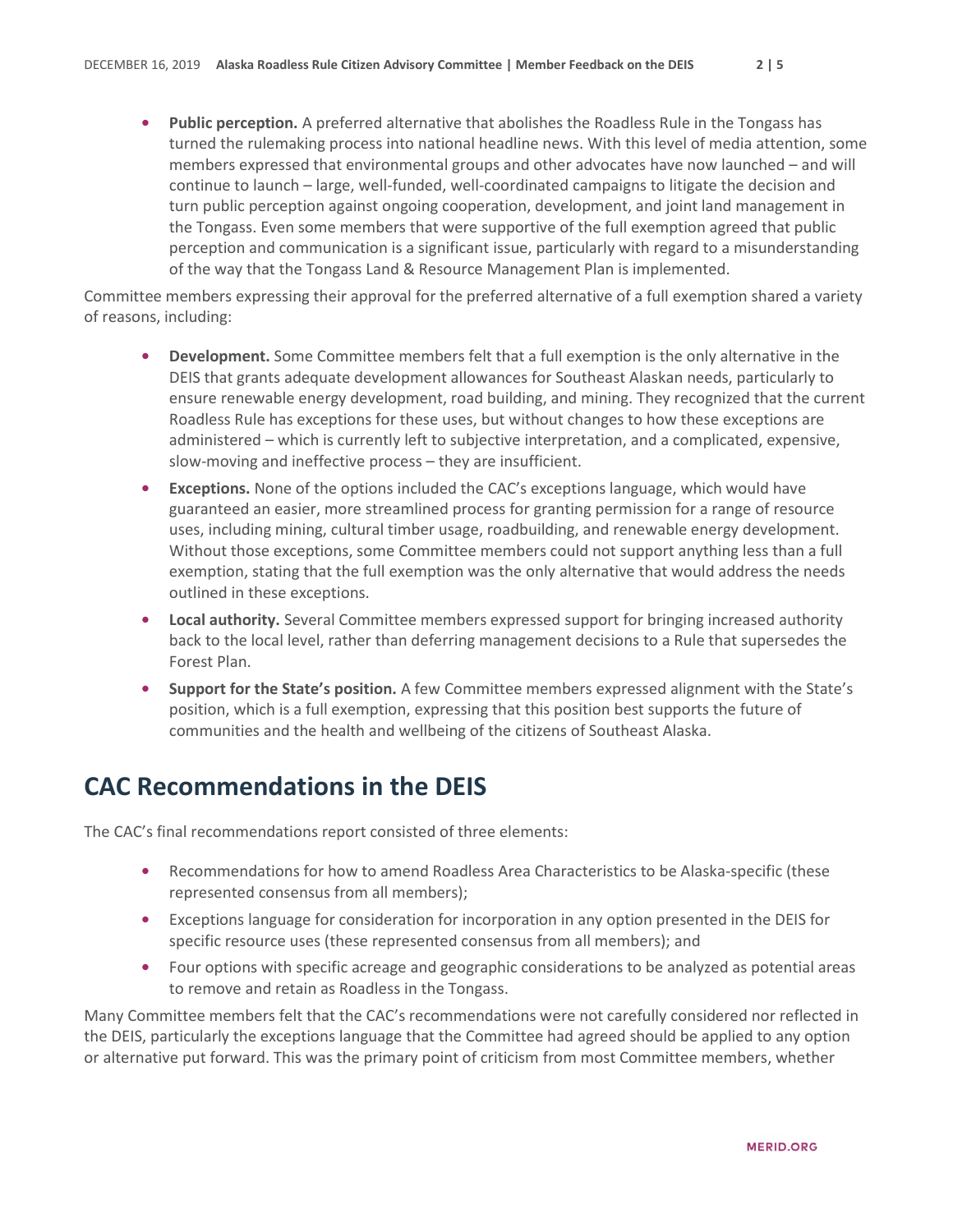supportive of the preferred alternative or not. These exceptions considered specific resource uses that the CAC saw as critical for community livelihoods and socioeconomic wellbeing in the Tongass. Several members felt the omission of these exceptions made all of the DEIS alternatives less viable as long-term, durable solutions that reflect community needs.

Other members raised concerns that the USFS did not alter the definition of Roadless Areas or consider implementing an Alaska-specific definition of Roadless Areas, even though Roadless Areas in Alaska have specific, unique characteristics that set them apart from Roadless Areas in the lower 48.

Despite these omissions, some members felt that the geographic component of alternatives 2-5 (i.e., how many acres to add or remove from Roadless areas, and in what regions) had considered and incorporated the Committee's four options, specifically because of the consideration they granted Tongass 77 (T77) and The Nature Conservancy/Audubon Conservation Areas and community priority areas around specific municipalities.

#### **Other Comments for the State**

Committee members shared additional comments for the State's consideration in its Cooperating Agency status with the USFS, including:

- **• Look to the middle.** Some Committee members urged the State to look for a middle-ground alternative – even slightly to the left of a full exemption – to avoid bitter future litigation in the courts and provide greater stability and durability to projects on the Tongass in the coming years. Some requested that the CAC be reconvened to help identify such a middle ground option.
- **• Public comments.** A few Committee members asked that the State more seriously consider the weight of public comments in the USFS process and in USFS and State consultative meetings, which have overwhelmingly represented opposition to a full exemption and the preferred alternative.
- **• Cooperating Agency status.** A few Committee members flagged concerns regarding the incorporation of Cooperating Agencies input, particularly tribal entities who had Cooperating Agency status with the USFS. They felt that this input was not equally or fairly reflected in the DEIS compared to the State's input.
- **• Improved public communication.** Several Committee members suggested that a major shortcoming throughout the Rulemaking process – both from the State and the USFS – has been poor public communication leading to media and organizational campaigns that do not accurately reflect the actual potential changes to the Tongass under a full exemption. Specifically, they expressed concern that public perception was that a full exemption would open all Roadless acres for timber harvest, when in fact only a small portion of those acres will be eligible for harvest under the existing Forest Plan. This issue was brought up by members regardless of whether they were supportive of the full exemption alternative or not. They recommended improved public communications to counteract national headlines and negative public sentiment and focusing on the need for a greater level of local input and control, rather than framing a conversation around timber.
- **• Validity of the Committee.** Several Committee members raised concerns that the CAC process was not useful for the State or could not be fully considered as part of the State's Cooperating Agency status because of the State's position to push for a full exemption, so they felt their comments were not important either way. The question was also raised regarding the utility/validity of the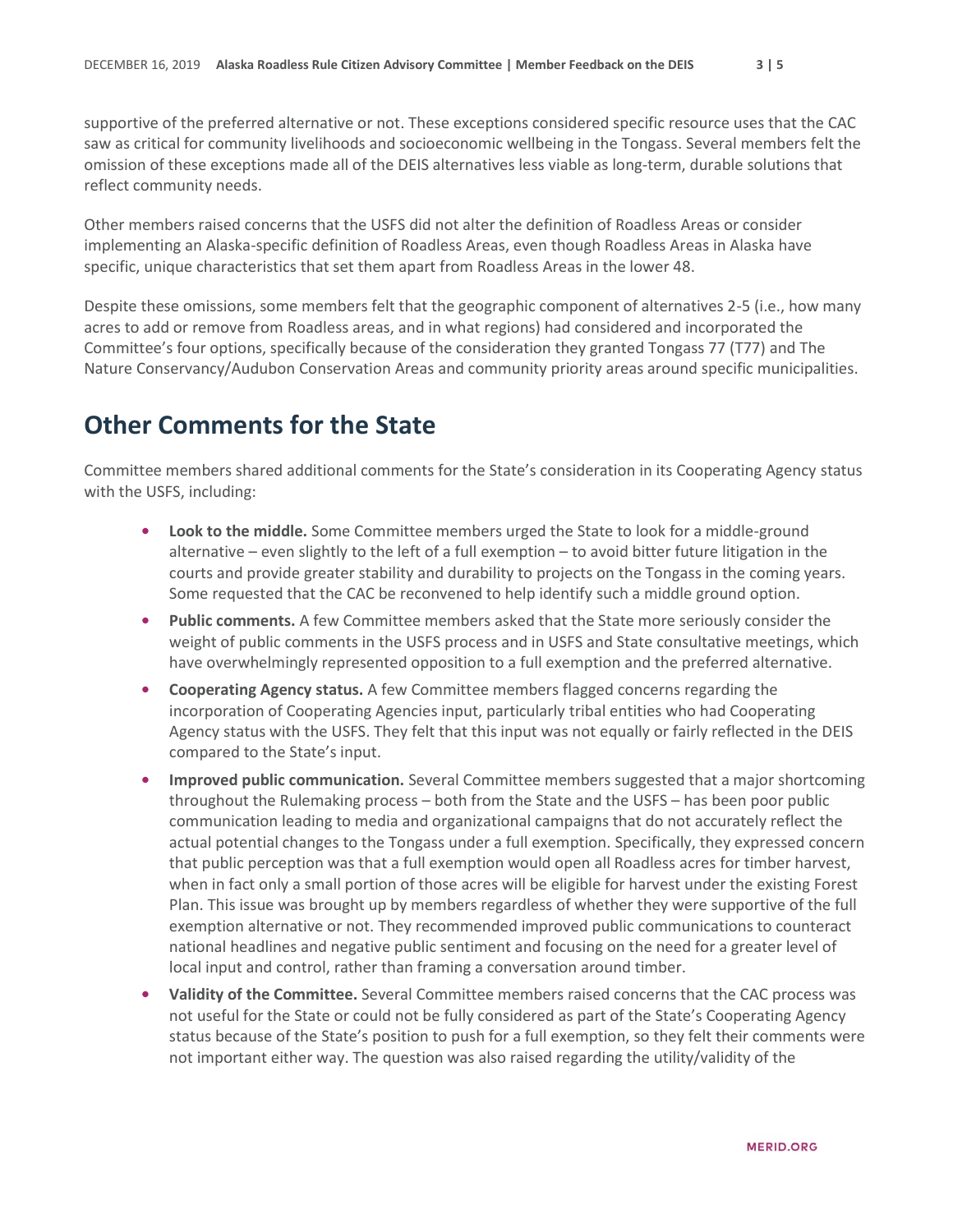Committee given the change in gubernatorial administration, and one member requested that the State request guidance from Governor Dunleavy regarding the best format and usage of the CAC's input.

**• A Forest in transition.** A few Committee members wished to remind the State to keep in mind the context of the transition to young growth forest management. They noted that any changes to management, particularly changes that have implications for timber harvest, must consider the implications for young growth management. Specifically, one member urged the State to consider the backlog of forest management activities on existing young growth acres, and the future management needs represented by continued old growth harvest.